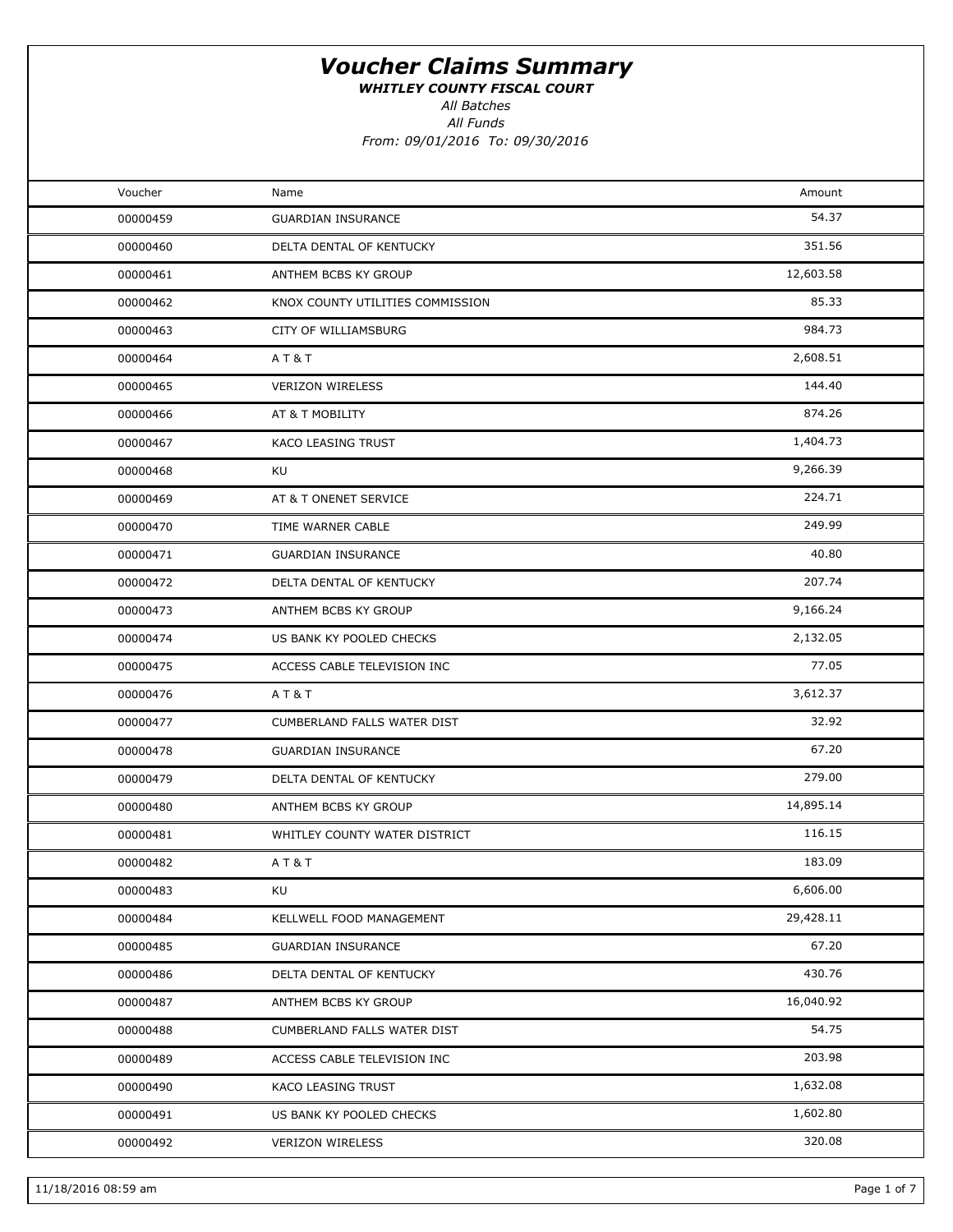WHITLEY COUNTY FISCAL COURT

All Batches

All Funds

| Voucher  | Name                             | Amount    |  |
|----------|----------------------------------|-----------|--|
| 00000493 | <b>GUARDIAN INSURANCE</b>        | 3.97      |  |
| 00000494 | DELTA DENTAL OF KENTUCKY         | 31.96     |  |
| 00000495 | ANTHEM BCBS KY GROUP             | 1,145.78  |  |
| 00000496 | <b>GUARDIAN INSURANCE</b>        | 21.60     |  |
| 00000497 | DELTA DENTAL OF KENTUCKY         | 111.86    |  |
| 00000498 | ANTHEM BCBS KY GROUP             | 5,156.01  |  |
| 00000499 | ACCESS CABLE TELEVISION INC      | 203.98    |  |
| 00000500 | KU                               | 105.14    |  |
| 00000501 | <b>AT&amp;T</b>                  | 4,306.59  |  |
| 00000502 | 2 GETON NET, INC.                | 149.98    |  |
| 00000503 | TIME WARNER CABLE                | 189.99    |  |
| 00000504 | CUMBERLAND VALLEY ELECTRIC, INC. | 516.44    |  |
| 00000505 | CUMBERLAND VALLEY ELECTRIC, INC. | 767.22    |  |
| 00000506 | CITY UTILITIES COMMISSION        | 322.20    |  |
| 00000507 | 2 GETON NET, INC.                | 89.99     |  |
| 00000508 | TIME WARNER CABLE                | 189.99    |  |
| 00000509 | TIME WARNER CABLE                | 78.48     |  |
| 00000510 | WHITLEY COUNTY FISCAL COURT      | 24,829.59 |  |
| 00000511 | WHITLEY COUNTY FISCAL COURT      | 24,011.31 |  |
| 00000512 | WHITLEY COUNTY FISCAL COURT      | 35,548.89 |  |
| 00000513 | WHITLEY COUNTY FISCAL COURT      | 38,117.98 |  |
| 00000514 | WHITLEY COUNTY FISCAL COURT      | 3,460.97  |  |
| 00000515 | WHITLEY COUNTY FISCAL COURT      | 11,885.49 |  |
| 00000516 | <b>GARY BARTON</b>               | 721.14    |  |
| 00000517 | FREEDOM DODGE                    | 77,715.60 |  |
| 00000518 | WHITLEY COUNTY FISCAL COURT      | 19,952.13 |  |
| 00000519 | WHITLEY COUNTY FISCAL COURT      | 30,217.86 |  |
| 00000520 | WHITLEY COUNTY FISCAL COURT      | 23,359.02 |  |
| 00000521 | WHITLEY COUNTY FISCAL COURT      | 43,198.93 |  |
| 00000522 | WHITLEY COUNTY FISCAL COURT      | 36,633.46 |  |
| 00000523 | WHITLEY COUNTY FISCAL COURT      | 3,304.47  |  |
| 00000524 | WHITLEY COUNTY FISCAL COURT      | 11,710.73 |  |
| 00000525 | AMBER OWENS                      | 69.82     |  |
| 00000526 | BISSELL'S, INC.                  | 281.23    |  |
|          |                                  |           |  |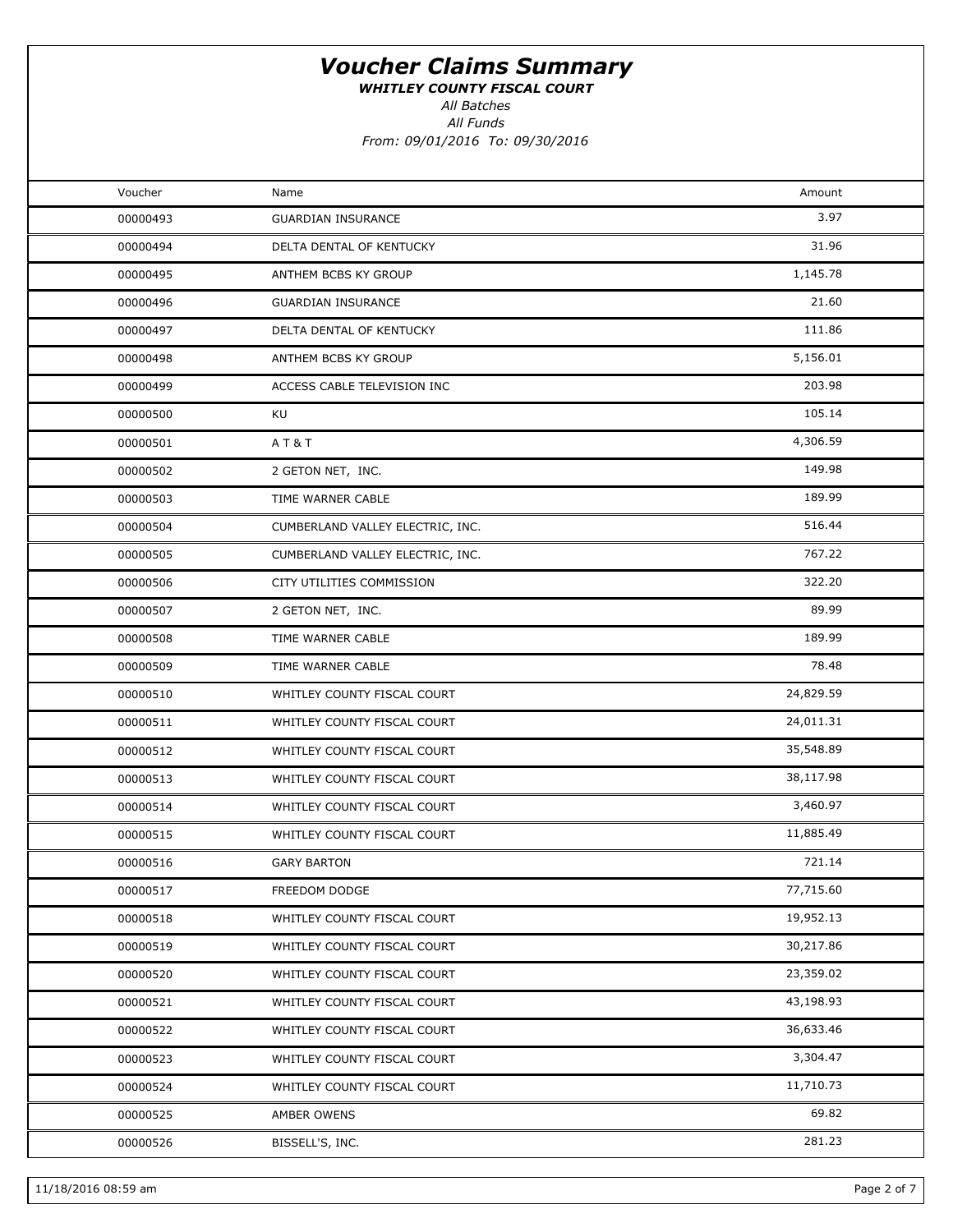WHITLEY COUNTY FISCAL COURT

All Batches

All Funds

| Voucher  | Name                                | Amount    |  |
|----------|-------------------------------------|-----------|--|
| 00000528 | BLUEGRASS/ KESCO INCORPORATED       | 180.00    |  |
| 00000529 | CHRIST IS FAITH MINISTRY            | 500.00    |  |
| 00000530 | CHUCK'S HEATING & AIR CONDITIONING  | 7,200.00  |  |
| 00000531 | CITY OF WILLIAMSBURG                | 1,062.00  |  |
| 00000532 | DAV                                 | 650.00    |  |
| 00000533 | ELLISON'S SANITARY SUPPLY CO., INC. | 655.98    |  |
| 00000534 | EMCON HOME GUARD, INC.              | 310.00    |  |
| 00000535 | <b>ENERGY INSURANCE</b>             | 5,116.40  |  |
| 00000536 | EVERBANK COMMERICAL FINANCE INC     | 233.43    |  |
| 00000537 | <b>EZ COUNTRY</b>                   | 425.00    |  |
| 00000538 | <b>FLEETONE</b>                     | 1,128.60  |  |
| 00000539 | G & E DRIVE-IN                      | 28.08     |  |
| 00000540 | HARDEE'S                            | 35.00     |  |
| 00000541 | HOMETOWN IGA #57                    | 453.16    |  |
| 00000542 | K A C O ALL LINES FUND              | 21,541.76 |  |
| 00000543 | KACO WORKERS COMPENSATION FUND      | 5,356.87  |  |
| 00000544 | <b>KENWAY DISTRIBUTORS</b>          | 128.11    |  |
| 00000545 | KY SPRING WATER                     | 43.80     |  |
| 00000546 | LON "CHUCK" HEAD                    | 331.16    |  |
| 00000547 | MOUNTAIN CLASSIC SCHOLARSHIP FUND   | 1,000.00  |  |
| 00000548 | <b>NEWS JOURNAL</b>                 | 19,439.14 |  |
| 00000549 | NORVEX SUPPLY                       | 462.63    |  |
| 00000550 | PEERCY & GRAY, PSC                  | 9,750.00  |  |
| 00000551 | POFF CARTING SERVICE                | 1,945.04  |  |
| 00000552 | PREFERRED LAB SERVICE               | 250.00    |  |
| 00000553 | <b>QUALITY CARE AUTO SERVICE</b>    | 794.05    |  |
| 00000554 | <b>QUILL CORPORATION</b>            | 180.96    |  |
| 00000555 | ROBBIE BROWN                        | 366.12    |  |
| 00000556 | WHITLEY COUNTY PVA                  | 12,600.00 |  |
| 00000557 | <b>SCOTTY HARRISON</b>              | 190.08    |  |
| 00000558 | SIMPLEX GRINNELL LP                 | 95.00     |  |
| 00000559 | SOUTH PARK UNITED BAPTIST CHURCH    | 500.00    |  |
| 00000560 | STEREN ELECTRONICS                  | 329.98    |  |
| 00000561 | <b>TEKS WORK</b>                    | 100.00    |  |
|          |                                     |           |  |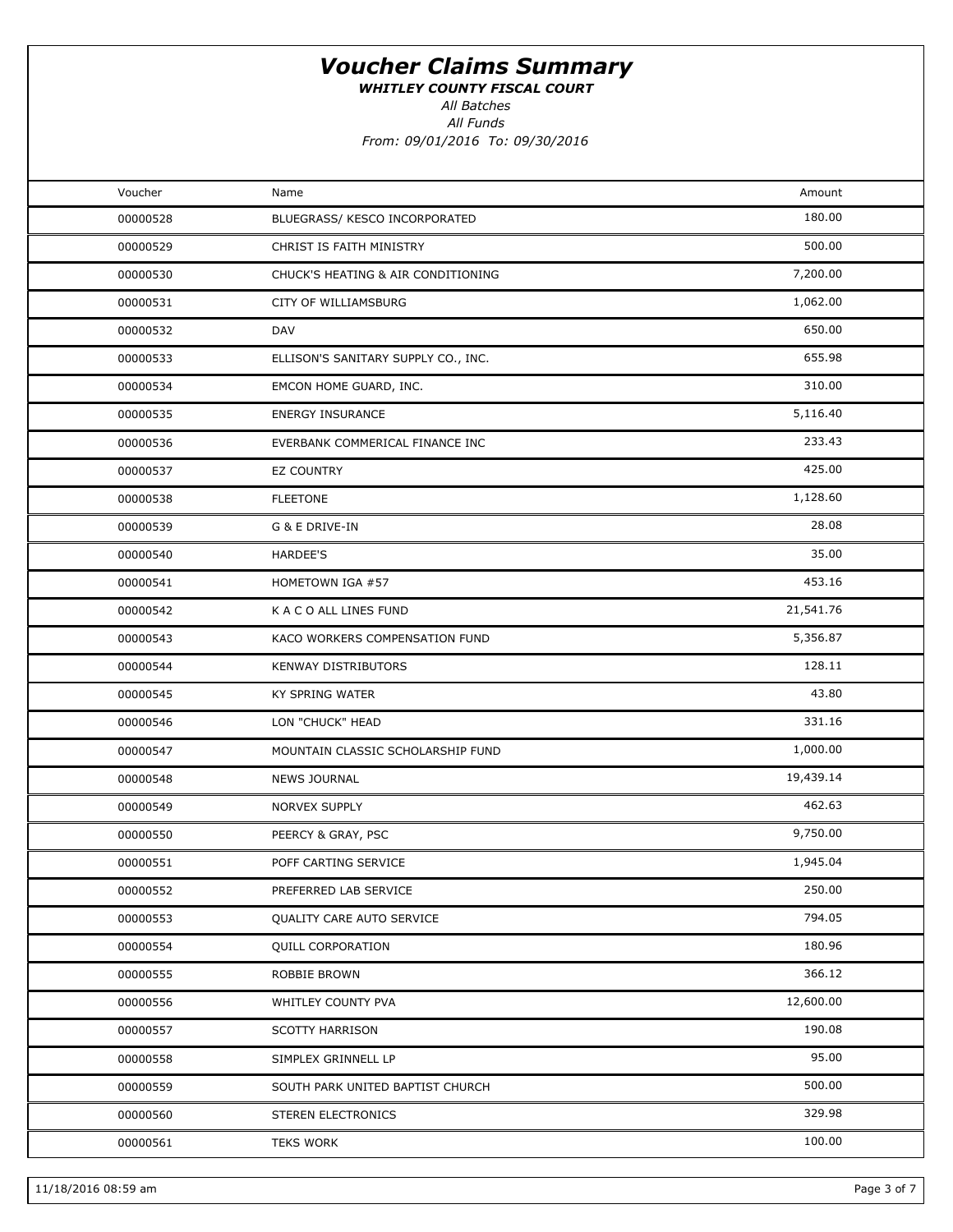WHITLEY COUNTY FISCAL COURT

All Batches

All Funds

| Voucher  | Name                               | Amount    |  |
|----------|------------------------------------|-----------|--|
| 00000562 | W D BRYANT & SONS INC.             | 1,779.65  |  |
| 00000563 | WHITLEY COUNTY HIGH SCHOOL         | 500.00    |  |
| 00000564 | WILLIAMSBURG INSURANCE AGENCY INC. | 1,781.50  |  |
| 00000565 | XEROX CORPORATION                  | 380.51    |  |
| 00000567 | J & D EQUIPMENT REPAIRS            | 912.49    |  |
| 00000568 | ARAMARK UNIFROM SERVICES           | 1,026.34  |  |
| 00000569 | <b>AVIZION GLASS</b>               | 244.67    |  |
| 00000570 | BISSELL'S, INC.                    | 38.00     |  |
| 00000571 | CANADA AUTO PARTS                  | 1,470.46  |  |
| 00000572 | ECSI, LLC                          | 6,133.75  |  |
| 00000573 | <b>FLEETONE</b>                    | 767.33    |  |
| 00000574 | G & C SUPPLY CO. INC.              | 33.00     |  |
| 00000575 | G & S TIRE INC.                    | 226.39    |  |
| 00000576 | HINKLE CONTRACTING COMPANY LLC     | 18,440.27 |  |
| 00000577 | <b>HOLSTON GASES</b>               | 84.65     |  |
| 00000578 | HOMETOWN IGA #57                   | 45.90     |  |
| 00000579 | JAMES JONES EXCAVATING             | 2,640.40  |  |
| 00000580 | JOHNNY WHEELS OF WILLIAMSBURG, INC | 1,389.95  |  |
| 00000581 | K A C O ALL LINES FUND             | 4,147.58  |  |
| 00000582 | KACO WORKERS COMPENSATION FUND     | 6,574.27  |  |
| 00000583 | KIMBELL MIDWEST                    | 199.36    |  |
| 00000584 | <b>KY SPRING WATER</b>             | 36.80     |  |
| 00000585 | LON "CHUCK" HEAD                   | 24.30     |  |
| 00000586 | LYKINS OIL COMPANY                 | 6,235.16  |  |
| 00000587 | <b>OWENS AUTO PARTS</b>            | 1,144.71  |  |
| 00000588 | PREWITT FARM SUPPLY                | 14.70     |  |
| 00000589 | QUALITY CARE AUTO SERVICE          | 301.95    |  |
| 00000590 | <b>QUILL CORPORATION</b>           | 13.98     |  |
| 00000591 | ROBBIE BROWN                       | 62.10     |  |
| 00000592 | <b>SCOTTY HARRISON</b>             | 282.96    |  |
| 00000593 | UNIVERSITY OF KY                   | 255.00    |  |
| 00000594 | W D BRYANT & SONS INC.             | 22,805.25 |  |
| 00000595 | CREEKSIDE TECHNOLOGIES             | 1,650.00  |  |
| 00000596 | WATCHGUARD VIDEO                   | 19,899.82 |  |
|          |                                    |           |  |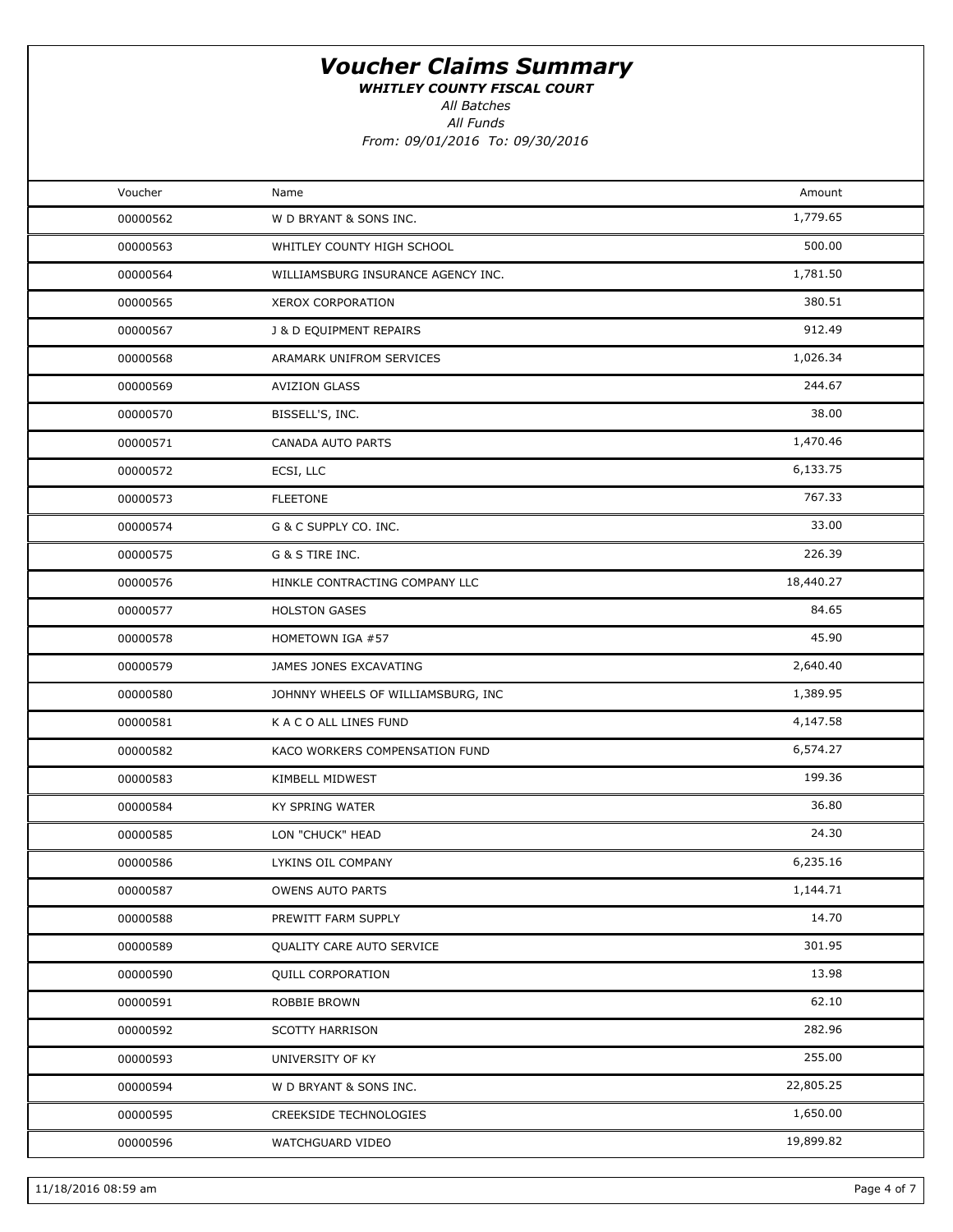WHITLEY COUNTY FISCAL COURT

All Batches

All Funds

| Voucher  | Name                                 | Amount    |  |
|----------|--------------------------------------|-----------|--|
| 00000597 | 911 BILLING SERVICE                  | 16,812.76 |  |
| 00000598 | BISSELL'S, INC.                      | 38.00     |  |
| 00000599 | <b>BOLTON'S TOWING &amp; REPAIR</b>  | 335.00    |  |
| 00000600 | BOUND TREE MEDICAL, LLC              | 4,347.36  |  |
| 00000601 | CANADA AUTO PARTS                    | 151.28    |  |
| 00000602 | ENVIRONMENTAL WASTE SYSTEMS, LLC     | 280.00    |  |
| 00000603 | EVERBANK COMMERICAL FINANCE INC      | 58.36     |  |
| 00000604 | <b>FLEETONE</b>                      | 2,269.28  |  |
| 00000605 | <b>HOLSTON GASES</b>                 | 2,926.44  |  |
| 00000606 | HOMETOWN IGA #57                     | 183.51    |  |
| 00000607 | K A C O ALL LINES FUND               | 4,459.12  |  |
| 00000608 | KACO WORKERS COMPENSATION FUND       | 16,138.70 |  |
| 00000609 | KEN TEN ADVERTISING                  | 1,654.38  |  |
| 00000610 | KY SPRING WATER                      | 47.20     |  |
| 00000611 | LEACH'S PRESSURE WASHING             | 100.00    |  |
| 00000612 | LONDON RADIO SERVICE                 | 2,749.02  |  |
| 00000613 | LYKINS OIL COMPANY                   | 3,760.65  |  |
| 00000614 | MAIDEN DRUG CO.                      | 310.00    |  |
| 00000615 | MOORE MEDICAL                        | 921.98    |  |
| 00000616 | PREFERRED LAB SERVICE                | 150.00    |  |
| 00000617 | QUALITY CARE AUTO SERVICE            | 2,506.89  |  |
| 00000618 | QUILL CORPORATION                    | 209.13    |  |
| 00000619 | <b>SGT JOES</b>                      | 1,220.99  |  |
| 00000620 | SOUTHEAST APPARATUS, LLC             | 1,669.67  |  |
| 00000621 | STEREN ELECTRONICS                   | 300.00    |  |
| 00000622 | W D BRYANT & SONS INC.               | 333.43    |  |
| 00000623 | WILLIAMSBURG-WHITLEY CO. AIRPORT BD. | 800.00    |  |
| 00000624 | WILSON BODY SHOP                     | 462.26    |  |
| 00000625 | BISSELL'S, INC.                      | 109.28    |  |
| 00000626 | DAVID OWENS                          | 302.28    |  |
| 00000627 | KIM MEDLEY                           | 241.86    |  |
| 00000628 | KY SPRING WATER                      | 121.20    |  |
| 00000629 | WHITLEY COUNTY TOURISM BOARD         | 8,835.57  |  |
| 00000630 | BISSELL'S, INC.                      | 76.00     |  |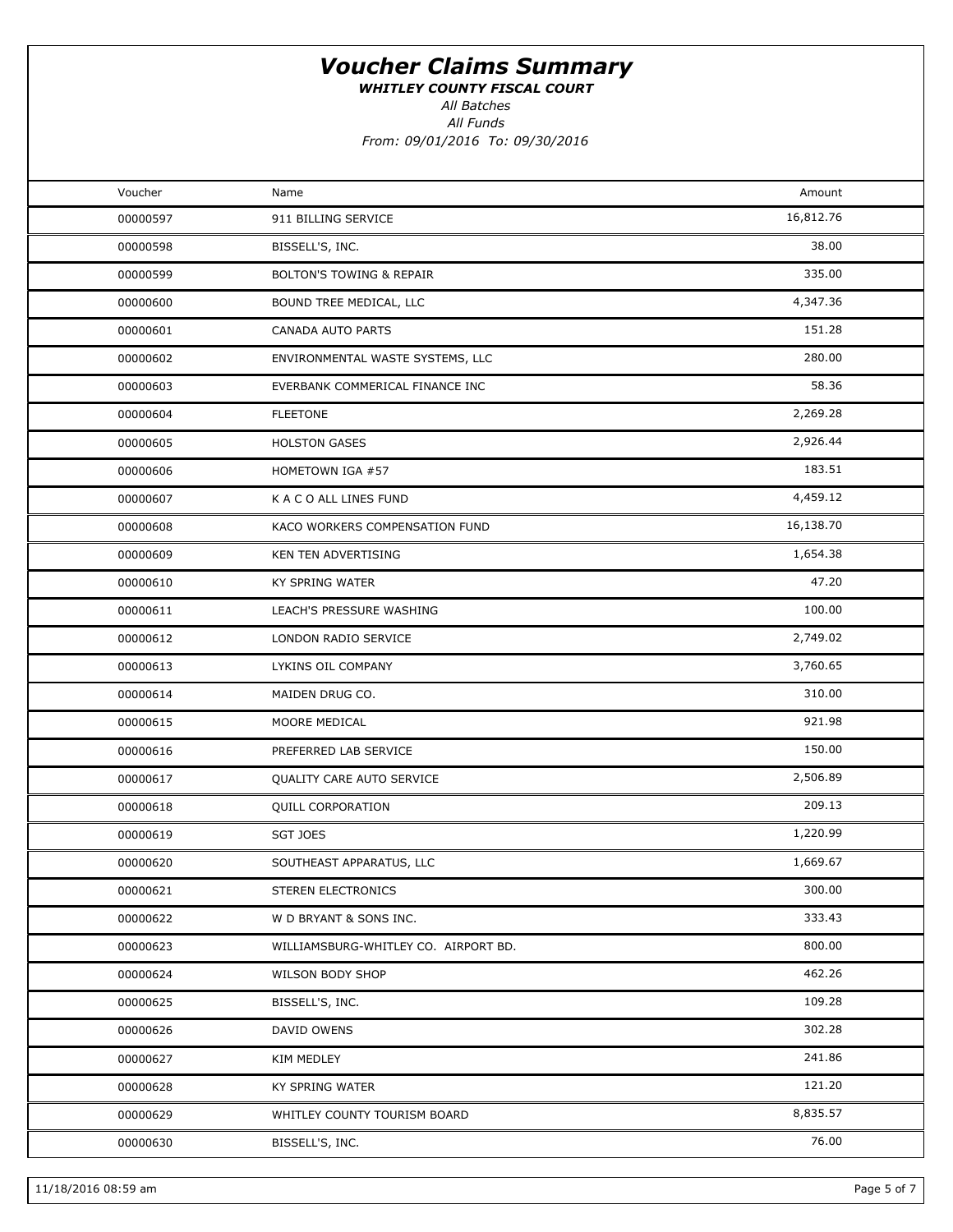WHITLEY COUNTY FISCAL COURT

All Batches

All Funds

| Voucher  | Name                                 | Amount    |  |
|----------|--------------------------------------|-----------|--|
| 00000631 | COMPUTER CLINC                       | 375.00    |  |
| 00000632 | EVERBANK COMMERICAL FINANCE INC      | 58.36     |  |
| 00000633 | <b>FLEETONE</b>                      | 159.45    |  |
| 00000634 | GEOCONEX CORPORATION                 | 49,511.84 |  |
| 00000635 | K A C O ALL LINES FUND               | 797.29    |  |
| 00000636 | KACO WORKERS COMPENSATION FUND       | 209.57    |  |
| 00000637 | KY SPRING WATER                      | 39.60     |  |
| 00000638 | LIDA J. POWERS                       | 668.31    |  |
| 00000639 | NORVEX SUPPLY                        | 129.20    |  |
| 00000640 | QUALITY CARE AUTO SERVICE            | 159.74    |  |
| 00000641 | <b>QUILL CORPORATION</b>             | 81.99     |  |
| 00000642 | WILLIAMSBURG-WHITLEY CO. AIRPORT BD. | 1,000.00  |  |
| 00000643 | ALBERT JACKSON                       | 100.00    |  |
| 00000644 | ANDREW CROLEY, CORONER               | 833.34    |  |
| 00000645 | COLAN HARRELL, SHERIFF               | 78,132.00 |  |
| 00000646 | WILLIAMSBURG-WHITLEY CO. AIRPORT BD. | 5,000.00  |  |
| 00000647 | WHITLEY COUNTY FISCAL COURT          | 153.54    |  |
| 00000648 | <b>AT&amp;T</b>                      | 2,407.28  |  |
| 00000649 | DAV                                  | 266.28    |  |
| 00000650 | AT & T ONENET SERVICE                | 212.78    |  |
| 00000651 | TIME WARNER CABLE                    | 249.99    |  |
| 00000652 | AT&T                                 | 383.16    |  |
| 00000653 | DELTA NATURAL GAS CO., INC.          | 47.91     |  |
| 00000654 | NI GOVERNMENT SERVICES, INC.         | 73.73     |  |
| 00000655 | AT&T                                 | 615.66    |  |
| 00000656 | WILLIAMSBURG-WHITLEY CO. AIRPORT BD. | 427.92    |  |
| 00000657 | D C ELEVATOR COMPANY, INC.           | 1,254.15  |  |
| 00000658 | DELTA NATURAL GAS CO., INC.          | 167.86    |  |
| 00000659 | DELTA NATURAL GAS CO., INC.          | 36.46     |  |
| 00000660 | DELTA NATURAL GAS CO., INC.          | 1,456.93  |  |
| 00000661 | COURTYARD BOWLING GREEN              | 1,749.45  |  |
| 00000662 | KENTUCKY JAILERS ASSOCIATION         | 650.00    |  |
| 00000663 | <b>FLEETONE</b>                      | 2,038.50  |  |
| 00000664 | AMERICAN BUSINESS SYSTEMS            | 444.08    |  |